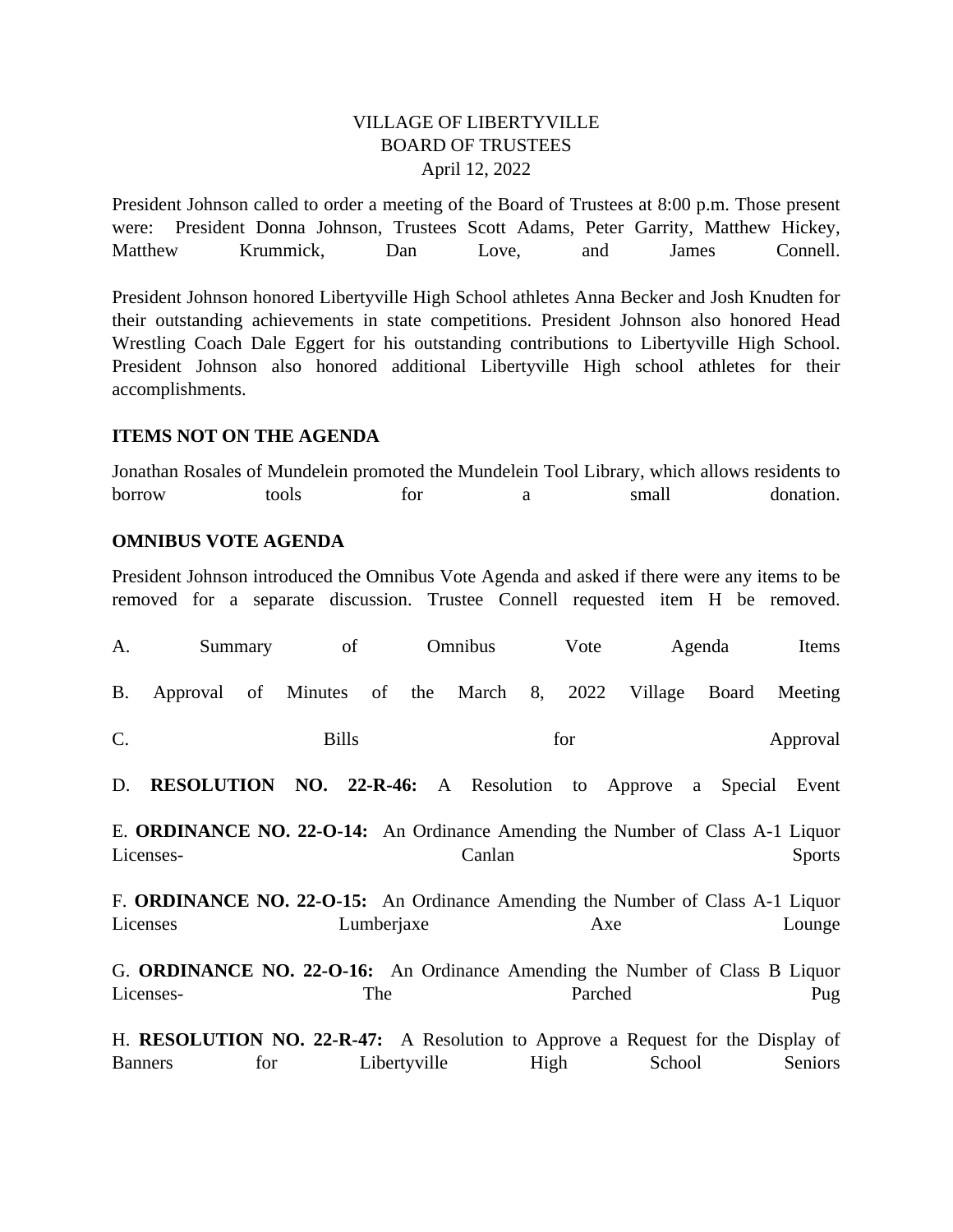I. **ORDINANCE NO. 22-O-17:** An Ordinance Amending Section 1-23 of the Municipal Code Regarding Enforcement of Judgements Issued by Hearing Officers

J. **RESOLUTION NO. 22-R-48:** A Resolution to Award a Contract to Superior Road Striping, Inc. for the Annual Thermoplastic Pavement Marking Program

K. **RESOLUTION NO. 22-R-49:** A Resolution to Approve a Contract Renewal for the Annual Pavement Rejuvenation Program with Corrective Asphalt Materials, LLC

L. **RESOLUTION NO. 22-R-50:** A Resolution to Approve Change Order No. 1 for the Wastewater Treatment Plant Aeration Blowers & Diffusers Replacement Project

M. **ORDINANACE NO. 22-O-18:** An Ordinance Granting a Variation from Section 26-13-8.2 of the Libertyville Zoning Code Regarding the Maximum Permitted Height of Mechanical Screening-2001 Kelley Court - Marcin Chrapek

N. **ORDINANCE NO. 22-O-19:** An Ordinance Approving a Special Use Permit for a Drive-Through Facility and a Variation From Section  $26-11-12(c)(2)$  of the Libertyville Zoning Code Regarding the Maximum Permitted Number of Business Signs-1509 North Milwaukee Avenue - Great Lakes Credit Union

O. **ORDINANCE NO. 22-O-20:** An Ordinance to Amend the Annual Fee Schedule of the Libertyville Municipal Code

P. Report of the Appearance Review Commission

Q. Report of the Historic Preservation Commission

Trustee Adams moved to adopt the items listed on the Omnibus Vote Agenda in a single group, with item H removed, pursuant to the omnibus vote procedures of the Libertyville Municipal Code, and Trustee Garrity seconded. The motion carried on roll call vote as follows:

AYES: Trustees Adams, Garrity, Hickey, Krummick, Love, and Connell

NAYS: None

## **3H – Consideration of a Resolution to Approve a Request for the Display of Banners for Libertyville High School Seniors**

President Johnson asked if there were any public comments, and there were none. There were no comments from the board.

| <b>BOARD OF TRUSTEES</b> |
|--------------------------|
| April 12, 2022           |
| ∼                        |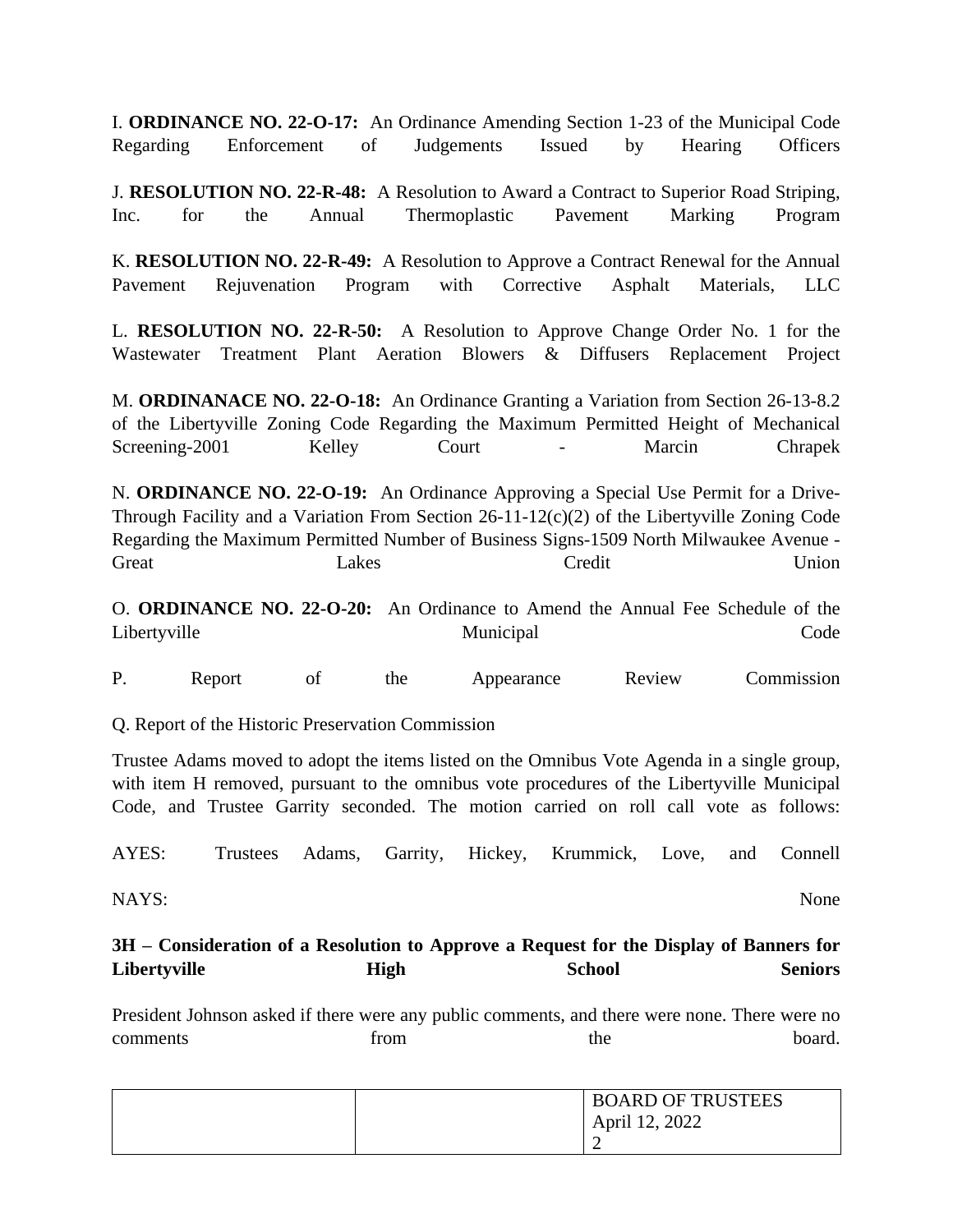Trustee Adams moved to approve item 3H, and Trustee Garrity seconded. The motion carried on roll call call vote as follows: AYES: Trustees Adams, Garrity, Hickey, Krummick, and Love NAYS: None

ABSTAIN: Connell

## **4 - REPORT OF THE ZONING BOARD OF APPEALS ZBA 22-01, Variation for Location of Specified Uses ZBA 22-02, Variation for Location of Specified Uses**

President Johnson noted in 2005, the Village Board of Trustees passed Ordinance No. 05-O-77 (attached) that placed limits on occupancy of offices and financial institutions in the C-1 Downtown Core Commercial District. New offices and financial institutions are not allowed in the front 35 feet of buildings fronting on Milwaukee Avenue or occupy more than 25% of the footprint of the building. Variations can be applied for to the Zoning Board of Appeals.

At their February 28, 2022 meeting, the Zoning Board of Appeals heard requests for both variations for 416 N. Milwaukee Avenue. The applicants proposed a shared office space for the location.

At the conclusion of the hearing, the Zoning Board of Appeals did not find the petition consistent with the Standards for Variations. Motions to recommend Village Board of Trustees approval of the requested variations failed with votes of 0 - 5. Accordingly, the recommendation of the Zoning Board of Appeals is for denial of the requested variations.

Representatives from the petitioner made a presentation to the board and answered questions. Michelle Connors of Libertyville offered comments in support of the item. MJ Seiler of Libertyville offered comments in opposition to the item. President Johnson asked the petitioner a question about about about usage.

President Johnson spoke about the history of main street and looked to the future of main street. Trustees Adams, Garrity, and Hickey spoke in opposition to the item despite supporting the overall concept. Trustee Krummick asked the petitioner about their other locations and retail aspects of their proposal. Trustees Love stated they support the concept but could not vote in favor of it at this time. President Johnson stated that the definition and future of retail are changing.

Trustee Adams moved to deny item 4 (ZBA 22-01 and 22-02), and Trustee Krummick seconded.

| <b>BOARD OF TRUSTEES</b> |
|--------------------------|
| April 12, 2022           |
| ັ                        |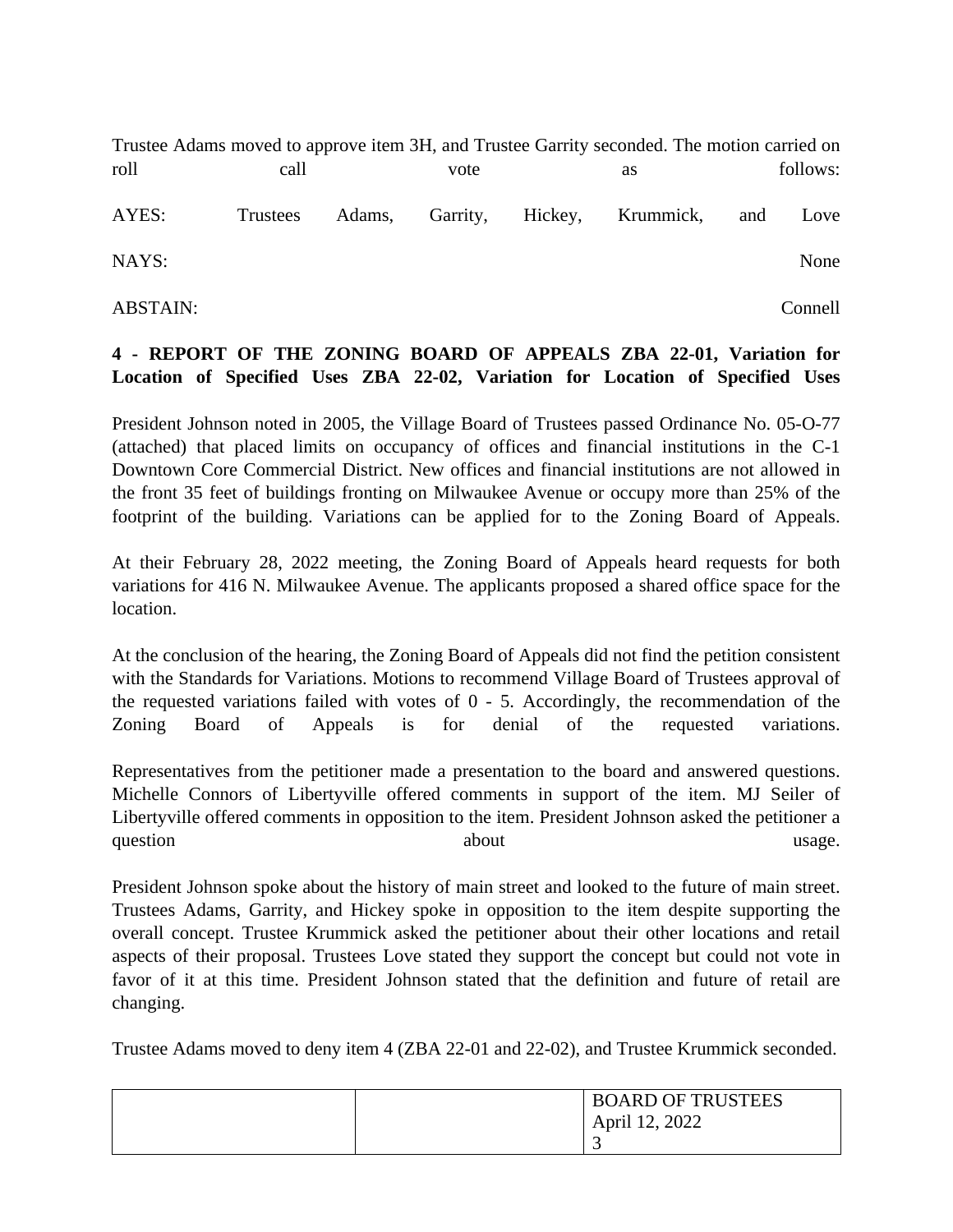The motion failed on roll call vote as follows: AYES: Trustees Adams, Garrity, Hickey, Krummick, Love, and Connell NAYS: None

## **5 - Request is for an Amendment to the Planned Development Final Plan for the Carriage Hill Park Subdivision**

President Johnson noted the property owners at 1509 Parkview Drive are proposing to construct a covered porch and patio at their site. The property is located in the Carriage Hill Park Subdivision which is a Planned Development. Any proposed development that is inconsistent with the Planned Development requires an amendment to the Plan. The Village Board of Trustees has the authority to find such proposals as consistent with the Plan, or as inconsistent and refer the matter to the Plan Commission.

The proposed covered porch meets the requirements of the Planned Development. However, the proposed patio will encroach approximately 8 feet into the rear yard setback and increases the lot coverage by less than 1%. Staff finds the proposal to be in substantial conformity with the Plan and recommends Village Board of Trustees approval.

If approved by the Village Board of Trustees, an ordinance will be prepared for the next meeting.

The applicants were present and provided an overview of their proposal. President Johnson and staff offered comments and questions for the applicants. President Johnson asked if there were any public comments, and there were none. Trustees Adams and Garrity offered support for the item. Trustee Hickey asked the applicant some questions about their proposal. Trustees Krummick, Love, and Connell offered support for the item.

Trustee Garrity moved to approve item 5, and Trustee Hickey seconded. The motion carried on roll call call vote as follows:

AYES: Trustees Adams, Garrity, Hickey, Krummick, Love, and Connell

NAYS: None

#### **6 - Request for a Major Adjustment to the Planned Development Final Plan**

President Johnson noted AGSCO Corporation is requesting approval of wall signage, directional signs, and one freestanding sign at 1755 N. Butterfield Road. The property is located in the Pharma Logistics Corporate Center Planned Development. As the Planned Development is still

| <b>BOARD OF TRUSTEES</b> |
|--------------------------|
| April 12, 2022           |
|                          |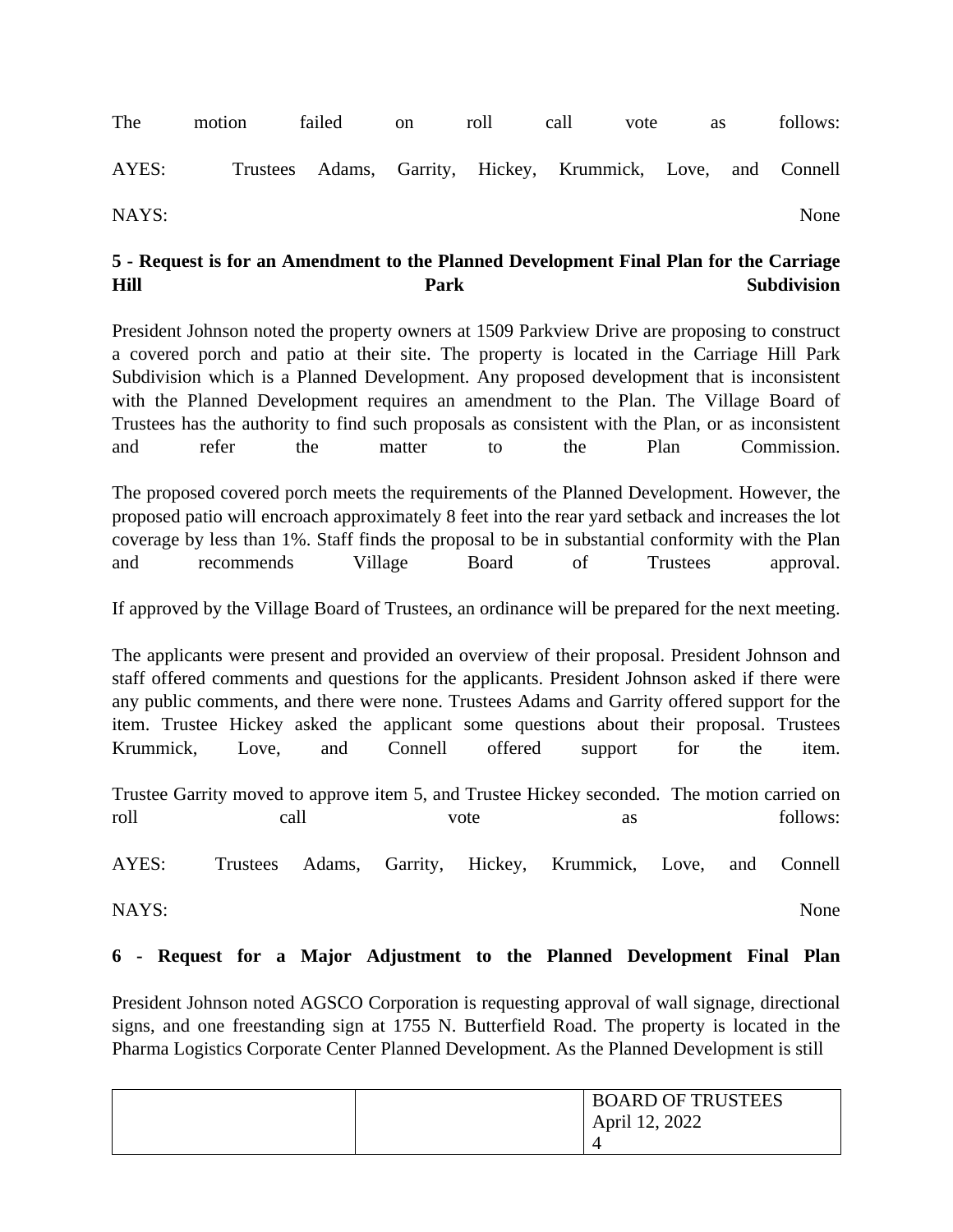under development, any proposal that is inconsistent with the Planned Development requires a Major Adjustment to the Plan. The Village Board of Trustees has the authority to find such proposals as consistent with its Plan, or as inconsistent and refer the matter to the Plan Commission.

The proposed wall sign for AGSCO is proposed to be increased from 32 square feet to 77.7 square feet. Staff notes that the Village Board approved a wall sign for Pharma Logistics to not exceed 200 square feet due to the setback of the building approximately 425 feet from Peterson Road. The wall sign approved is 169 square feet. The current proposal is to place a 77.7 square foot wall sign approximately 120 feet from Butterfield Road.

In the report, Staff recommends that the Village Board refer the matter to the Plan Commission for review and recommendation.

President Johnson asked if there were any public comments, and there were none. Trustees Adams, Garrity, Love, and Connell offered comments and support for the item.

Trustee Hickey moved to refer the item back to the Planning Commission, and Trustee Love seconded. The motion carried on roll call vote as follows:

AYES: Trustees Adams, Garrity, Hickey, Krummick, Love, and Connell

NAYS: None

**7A & 7B – ORDINANCE NO. 22-O-21: An Ordinance Approving a Final Plat of Subdivision and Amendments to the Planned Development Final Plan, Special Use Permit for Planned Development, Special Use Permit for a Sports and Entertainment Complex, and Site Plan Permit (1800, 1850, and 1950 US Highway 45)** 

President Johnson noted the attached ordinance would approve a Final Plat of Subdivision and Amendments to the Planned Development Final Plan, Special Use Permit for Planned Development, Special Use Permit for a Sports and Entertainment Complex, and Site Plan Permit at 1800, 1850, and 1950 US Highway 45. The Village Board approved this request at their March 22, 2022 meeting with the understanding that an ordinance would be drafted for the Village Board to approve at their April 12, 2022 meeting. Staff recommends the Village Board approve the ordinance. President Johnson asked if there were any public comments, and there were none. Trustee Adams moved to approve item 7A, and Trustee Hickey seconded. The motion carried

| <b>BOARD OF TRUSTEES</b> |
|--------------------------|
| April 12, 2022           |
|                          |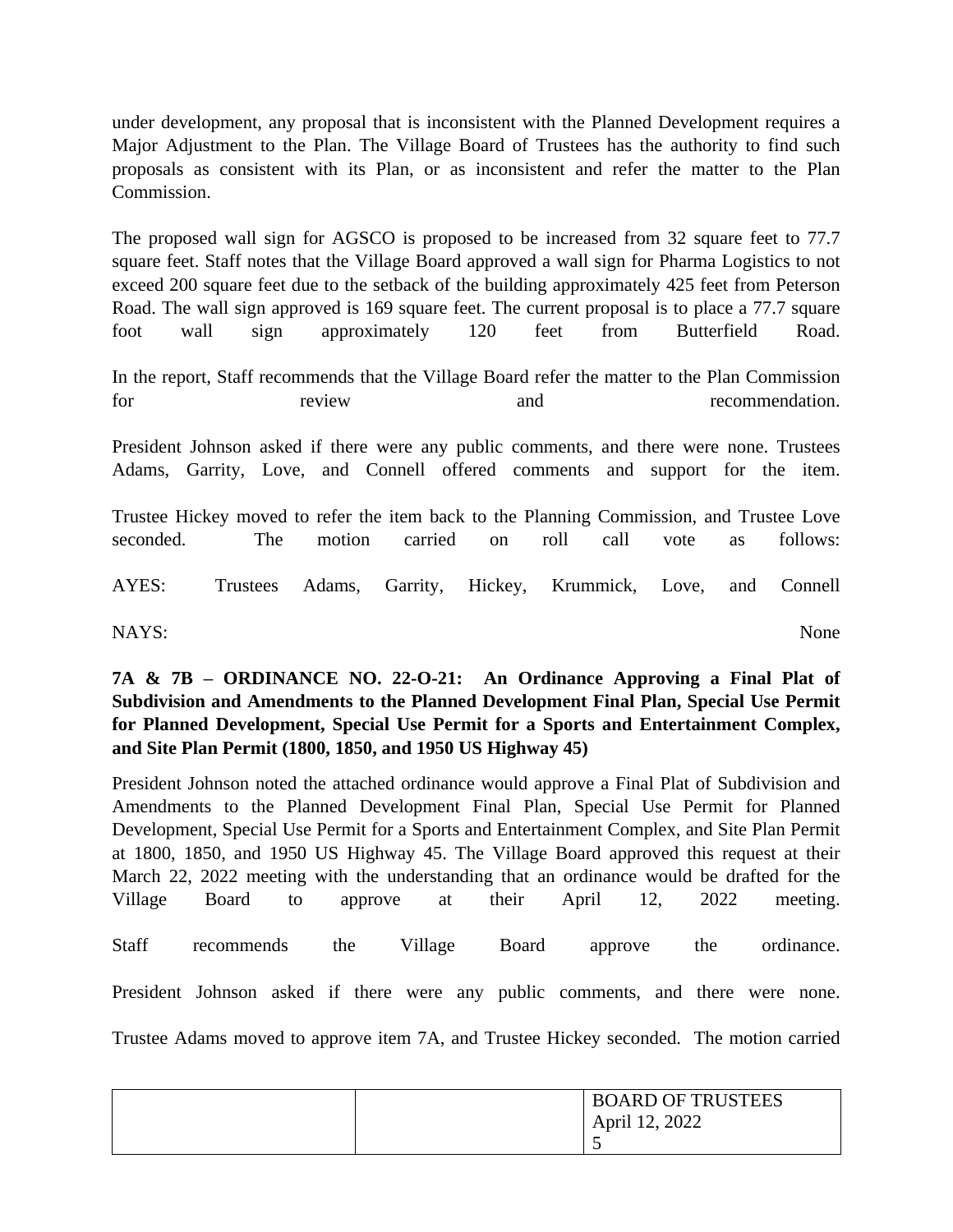| <sub>on</sub>                                                                                   | roll     |                 | call    | vote                    |      |      | <b>as</b> |           | follows: |
|-------------------------------------------------------------------------------------------------|----------|-----------------|---------|-------------------------|------|------|-----------|-----------|----------|
| AYES:                                                                                           | Trustees | Adams, Garrity, |         | Hickey, Krummick, Love, |      |      |           | and       | Connell  |
| NAYS:                                                                                           |          |                 |         |                         |      |      |           |           | None     |
| Trustee Garrity moved to approve item 7B, RESOLUTION NO. 22-R-51, and Trustee Love<br>seconded. | The      | motion          | carried | on                      | roll | call | vote      | <b>as</b> | follows: |
| AYES:                                                                                           | Trustees | Adams, Garrity, |         | Hickey, Krummick, Love, |      |      |           | and       | Connell  |
| NAYS:                                                                                           |          |                 |         |                         |      |      |           |           | None     |

#### **8 – ORDINANCE NO. 22-O-22: An Ordinance Adopting the 2022-2023 Village Budget**

President Johnson noted the Village operates under the Budget Officer system and is required to adopt a budget ordinance prior to the start of the May 1, 2022 fiscal year. The proposed 2022- 2023 Village Budget represents the input of the Village Board, the public, and Village staff during the budget preparation process which included budget workshops on March 5 and March 15, 2022, as well as a public hearing on March 22, 2022.

The ordinance and the 2022-2023 Village Budget document satisfy the requirements set forth in the Budget Officer Act. The proposed budget includes total revenues of \$80,538,768 and total expenses (operating, capital, and transfers) of \$80,777,827. The Village's aggregate operating budget is is tully tully balanced.

The proposed budget document was previously distributed to Village Board members and has been available for public inspection at the Village Hall and on the Village website since February 14, 2022. Staff would like to express their gratitude to the Village Board and the community for their support during the budget process.

Staff recommends the Village Board adopt the ordinance.

Trustees Adams, Garrity, Hickey, Krummick, Love and Connell thanked staff for their efforts on the budget. President Johnson also thanked staff and offered comments.

Trustee Hickey moved to approve item 8 with the additional condition, and Trustee Love seconded. The motion carried on roll call vote as follows:

AYES: Trustees Adams, Garrity, Hickey, Krummick, Love, and Connell

| <b>BOARD OF TRUSTEES</b> |
|--------------------------|
| April 12, 2022           |
|                          |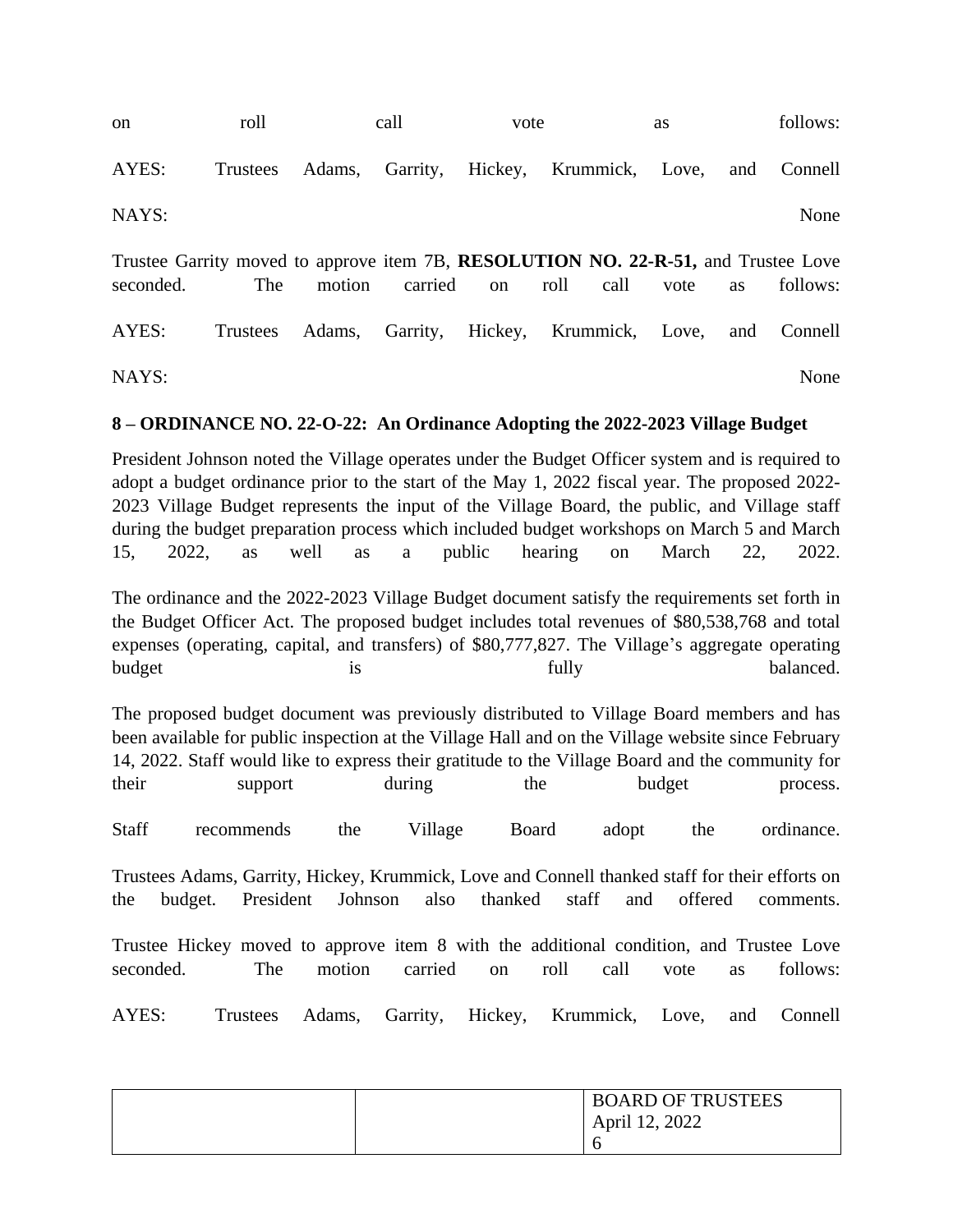### NAYS: None

## **9 – RESOLUTION NO. 22-R-52: A Resolution to Award a Construction Contract with Marc Kresmery Construction, LLC for the Replacement of the High School Sanitary Lift Station**

President Johnson noted the Village operates an existing sanitary lift station that is located on Village property and abuts the west side of the rear parking lot at Libertyville High School. The station was constructed in 1973 and is approaching the end of its useful service life. In addition, the station contains pneumatic ejector pumps in a "dry-tube" that is 19-feet below grade. This presents confined entry and space concerns for staff during routine inspections and maintenance work. There is also an emergency natural gas generator on-site to operate the station in times of electrical outages. Staff desires to convert the existing 8-foot concrete diameter wetwell to a dry well and house the proposed submersible pumps that can be lifted to surface on rails for servicing, thus eliminating confined entry and space concerns. This design is similar to the recently completed US Route 45 and Dawes Street lift stations. Modern pump/electrical and SCADA controls will also be included in the project.

Staff retained RHMG Engineers, Inc. to complete the final engineering, coordinate the competitive contractor bidding and provide construction management services for the replacement of the High School lift station. The project was advertised for competitive contractor bids on February 25, 2022. Four responses were received at the Bid Opening held on March 22, 2022, which are summarized in the table below:

| <b>Contractor Name</b>           | <b>Bid</b>   | Amount |
|----------------------------------|--------------|--------|
| Marc Kresmery Construction, LLC  | \$469,600.00 |        |
| Campanella & Sons, Inc.          | \$539,812.00 |        |
| Sheridan Plumbing & Sewer, Inc.  | \$545,000.00 |        |
| John Neri Construction Co., Inc. | \$572,150.00 |        |

The lowest responsive bidder was Marc Kresmery Construction, LLC with a bid in the amount of \$469,600.00. The Fiscal Year 2022/23 Annual Budget provides \$700,000 in the Utility Capital Improvement Fund (Acct. #20-2024-6-777) to complete the construction for the replacement of the lift station. A bid recommendation letter from RHMG Engineers, Inc. is attached.

Staff recommends approval of the attached resolution to award the construction contract to Marc Kresmery Construction, LLC in the amount of \$469,600.00 to complete the replacement of High School lift station project and authorize execution by the Village Administrator.

President Johnson asked if there were any public comments, and there were none. Trustees

| <b>BOARD OF TRUSTEES</b> |
|--------------------------|
| April 12, 2022           |
| -                        |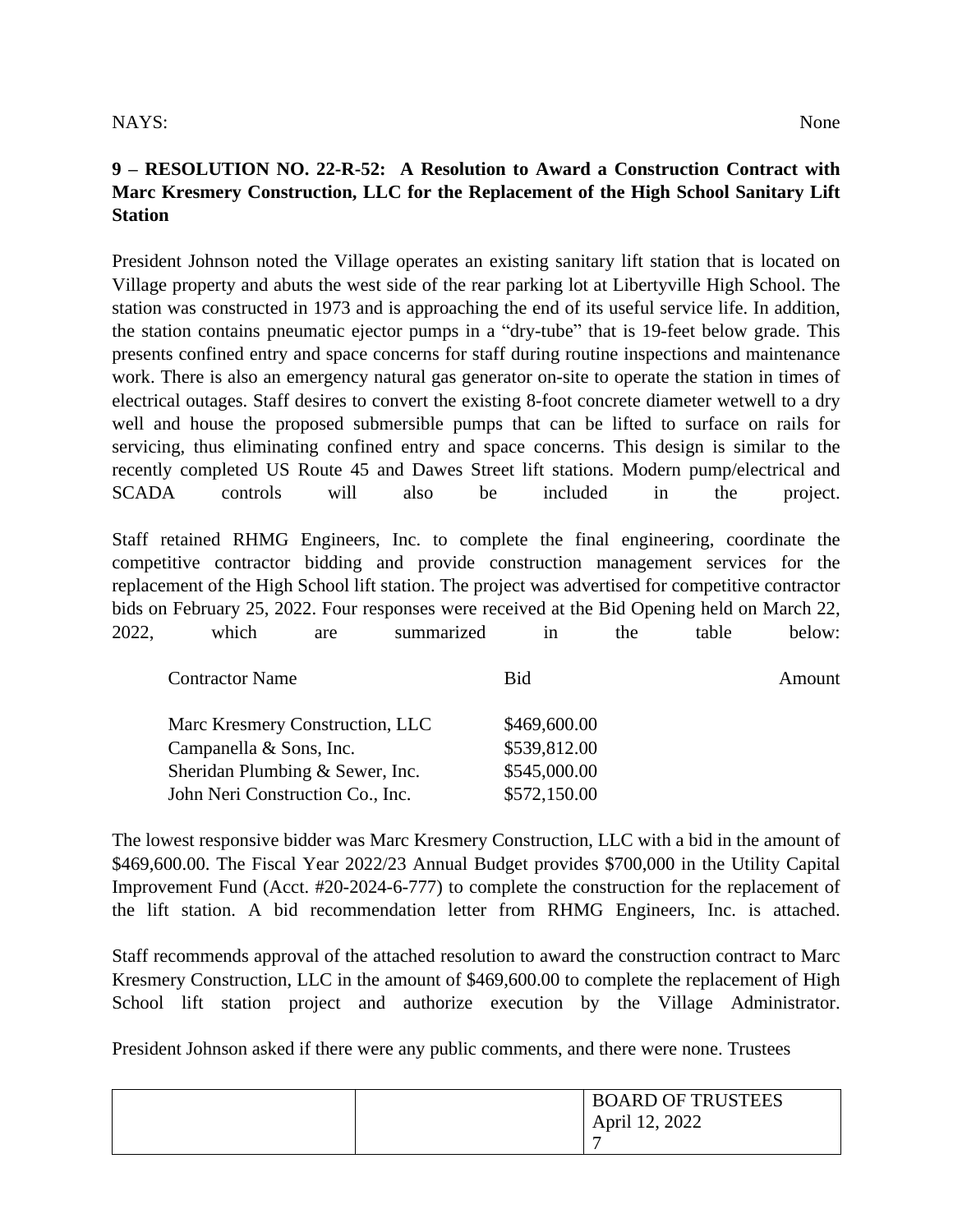Garrity and Krummick offered support for the item. Trustee Adams moved to approve item 9, and Trustee Love seconded. The motion carried on roll call call vote as follows: AYES: Trustees Adams, Garrity, Hickey, Krummick, Love, and Connell NAYS: None

## **10 – ORDINANCE NO. 22-O-23: An Ordinance to Waive Competitive Bidding and Approve a Contract with Peter Baker & Son Co. for Additional Roadway Resurfacing Work Utilizing Previous Low Bid Unit Prices**

President Johnson noted the Village once again participated in a Joint Bid Road Rehabilitation Program with Mundelein, Vernon Hills and the Libertyville Township Road District in an effort to continue to receive advantageous competitive unit price bids based upon an "economies of scale" from larger contract quantities. The Board of Trustees awarded the contract for the 2022 Joint Bid Road Rehabilitation Program to the low bidder, Peter Baker & Son Co. on March 22, 2022 in the total amount of \$3,647,000 (Village share is \$859,414.70).

The language in the Joint Bid Road contract does not allow the Village to add additional streets for resurfacing to take advantage of favorable unit prices. The contractor, Peter Baker & Son Co., has agreed to hold the favorable unit prices under a separate contract with the same terms and conditions of the joint bid contract in order to resurface Innsbruck Court. Innsbruck Court, which was initially scheduled for rehabilitation in 2026 in accordance with the Pavement Assessment Report, has deteriorated faster than anticipated and is in very poor condition. It has the second lowest condition ration of all the streets to be rehabilitated between next year thru 2026. Please refer to the attached Pavement Condition Rating information. The total cost to mill and resurface Innsbruck Court based upon the competitively bid and favorable unit prices from the Joint Bid Road Program is \$84,661 (rounded). \$450,000 is available in the upcoming Fiscal Year 2022/23 Annual Budget in the Project Fund (Act.# 40-0000-0-773) to fund the project. The remaining funds will be utilized for the annual "Skip-Patching" and Alley Resurfacing programs.

Staff recommends approval of the Ordinance to waive the competitive bidding process and enter into a contract with Peter Baker & Son Co. in the amount of \$84,661 for additional roadway resurfacing work on Innsbruck Court. A super-majority vote is required to waive competitive bidding and therefore, five positive votes are required for approval.

President Johnson asked if there were any public comments, and there were none. Trustees Garrity and Hickey offered support for the item.

| <b>BOARD OF TRUSTEES</b> |
|--------------------------|
| April 12, 2022           |
|                          |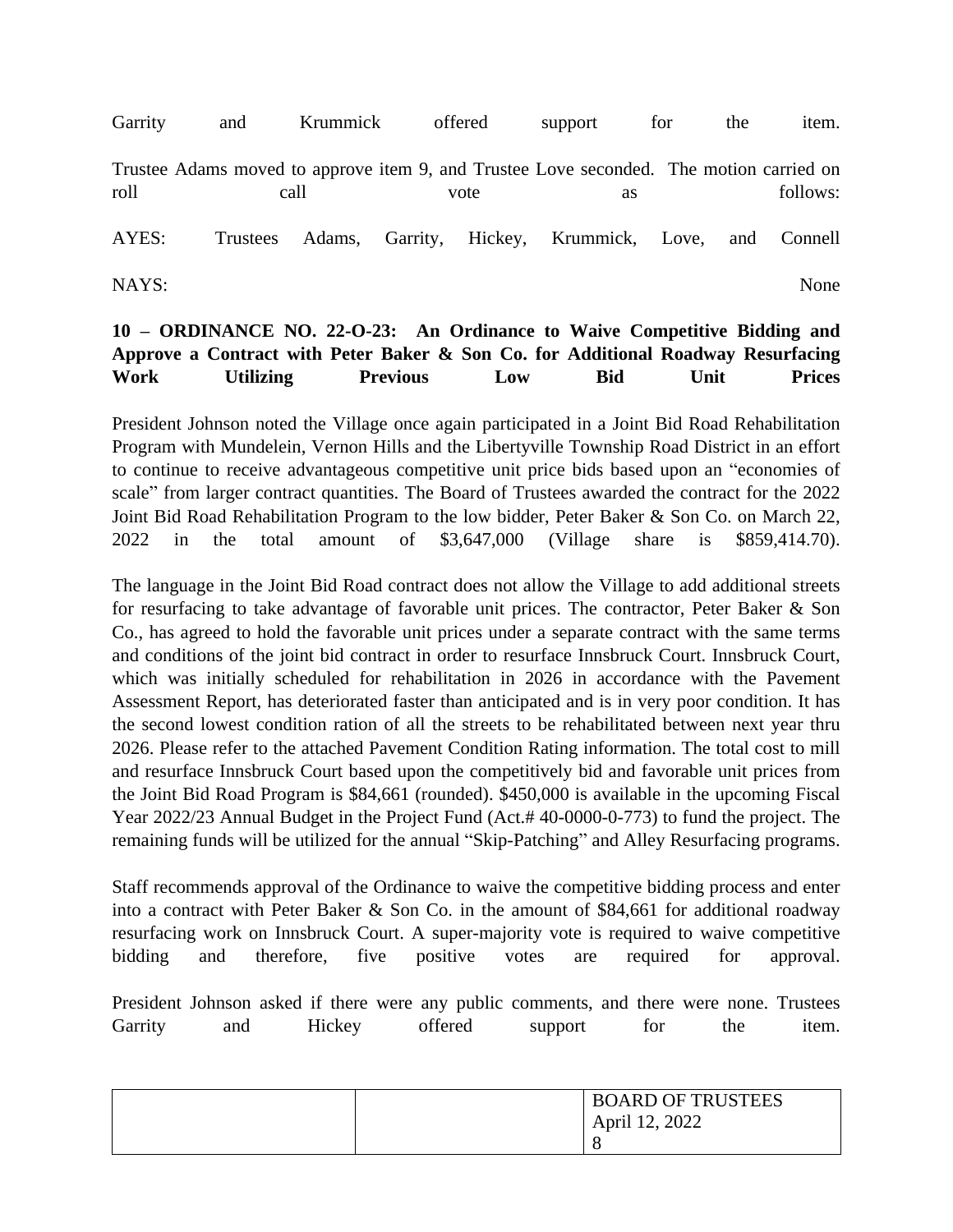Trustee Connell moved to approve item 10, and Trustee Love seconded. The motion carried on roll call call vote as follows: AYES: Trustees Adams, Garrity, Hickey, Krummick, Love, and Connell

NAYS: None

# **11 – RESOLUTION NO. 22-R-53: A Resolution to Approve a Contract Renewal with Best Quality Cleaning, LLC**

President Johnson noted that competitive bids were received and publicly opened on March 25, 2021 with the Village of Mundelein in a joint bid for custodial services. Best Cleaning Quality, LLC was determined to be the lowest responsive bidder. The Village Board of Trustees awarded the contract to Best Quality Cleaning, LLC on May 25, 2021 with the passage of Resolution 21- R-81. The contract was bid with pricing for an additional two years (Year 2 and Year 3) that results in in no cost increase.

Best Quality Cleaning, LLC has provided satisfactory cleaning services for all Village-owned buildings and staff recommends an initial contract renewal. The Fiscal Year 2022/23 Annual Budget provides sufficient funds in various accounts for the desired custodial services. The contract will start on May 1, 2022 and end on April 30, 2023. The proposed contract amount will be for \$106,155, which does not include the Sports Complex due to the continued lease with Canlan Sports. A five-percent contingency is included in the contract amount for extra cleanings for windows, carpets, floors and day porter services outside of the contract scope that are deemed necessary by staff throughout the year.

Staff recommends adoption of the attached resolution to approve the contract renewal with Best Quality Cleaning, LLC in the not-to-exceed amount of \$106,155 for custodial services and authorize execution of the contract renewal by the Village Administrator.

President Johnson asked if there were any public comments, and there were none. Trustee Garrity offered support for the item. Trustee Connell moved to approve item 11, and Trustee Love seconded. The motion carried on roll call call vote as follows: AYES: Trustees Adams, Garrity, Hickey, Krummick, Love, and Connell NAYS: None

| <b>BOARD OF TRUSTEES</b> |
|--------------------------|
| April 12, 2022           |
|                          |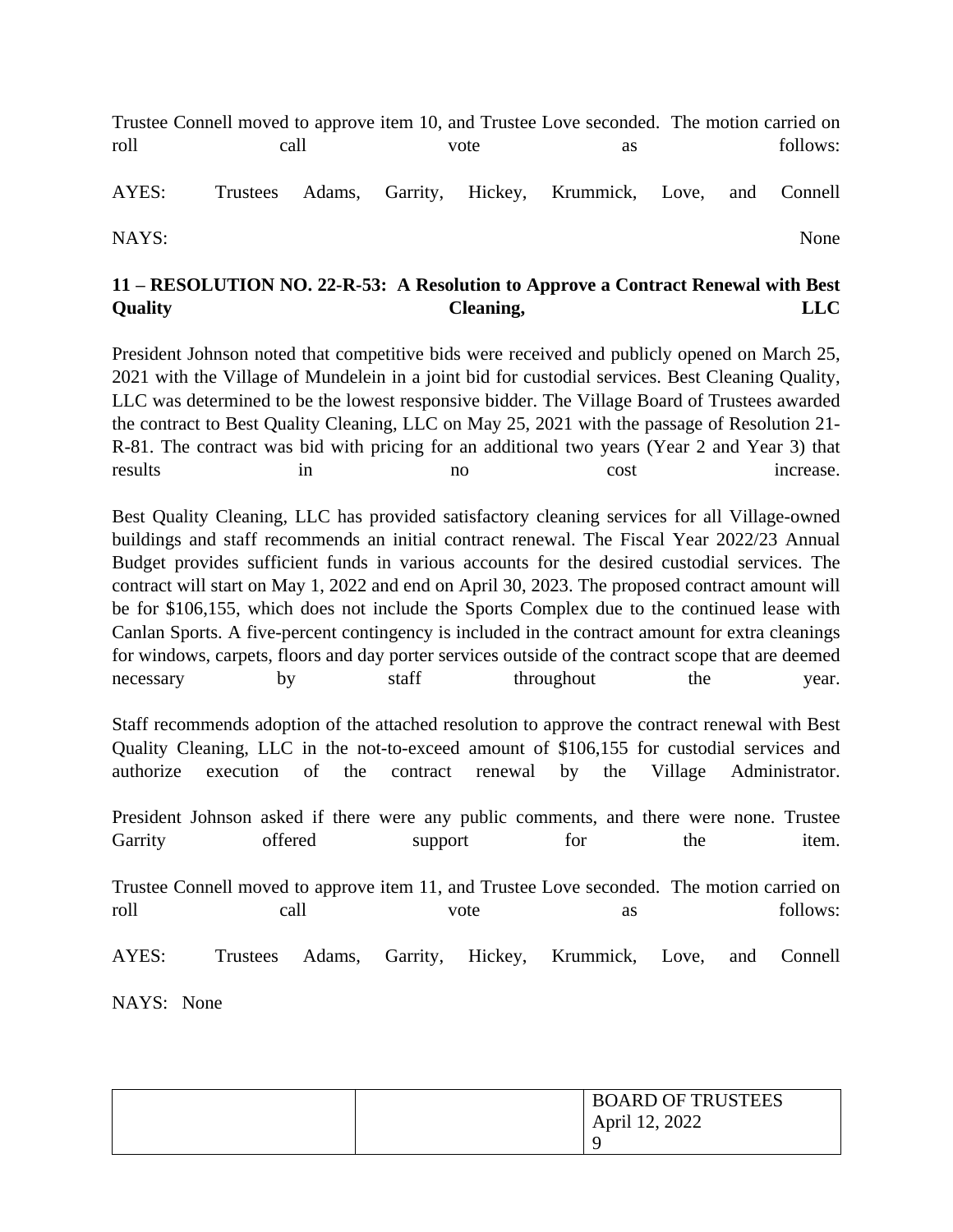President Johnson announced the following:

- The Human Relations Commission will meet at 5:00 p.m. on Wednesday, April 13, 2022.
- The Appearance Review Commission/Historic Preservation Commission will meet at 5:00 p.m. on Monday, April 18, 2022.
- A Special Plan Commission meeting will be held at 7:00 p.m. on Monday, April 18, 2022.
- The Parking Commission will meet at 10:00 a.m. on Tuesday, April 19, 2022.
- The Finance Committee will NOT meet at 6:00 p.m. on Tuesday, April 19, 2022.
- The Fire and Police Committee will meet at 7:00 p.m. on Tuesday, April 19, 2022.
- The Economic Development Commission will meet at 7:30 a.m. on Wednesday, April 20, 2022.
- The Sustain Libertyville Commission will meet at 4:00 p.m. on Wednesday, April 20, 2022.
- The Police Pension Fund Board will meet at 1:00 p.m. at the Schertz Building, 200 E. Cook, on Monday, April 25, 2022.
- The Plan Commission/ZBA will meet at 7:00 p.m. on Monday, April 25, 2022.
- The Bicycle Advisory Committee will meet at 5:00 p.m. on Tuesday, April 26, 2022.
- The Public Works Committee will NOT meet at 7:00 p.m. on Tuesday, April 26, 2022.
- The Village Board Committee of the Whole will meet at 7:00 p.m. on Tuesday, April 26, 2022.
- The Village Board will meet at 8:00 p.m. on Tuesday, April 26, 2022.

President Johnson mentioned that former Libertyville High School star basketball player, Drew Peterson, announced for the upcoming NBA draft.

Trustee Garrity commented on a vote earlier in the night. Trustee Hickey shared positive thoughts about the Libertyville community. Trustee Krummick offered comments on a vote earlier and the future of retail, housing, and development in Libertyville. Trustee Love reflected on a vote earlier in the night and called for innovative thinking. Trustee Connell called for creativity and new approaches in the future.

### **ADJOURNMENT**

| <b>BOARD OF TRUSTEES</b> |
|--------------------------|
| April 12, 2022           |
| 10                       |